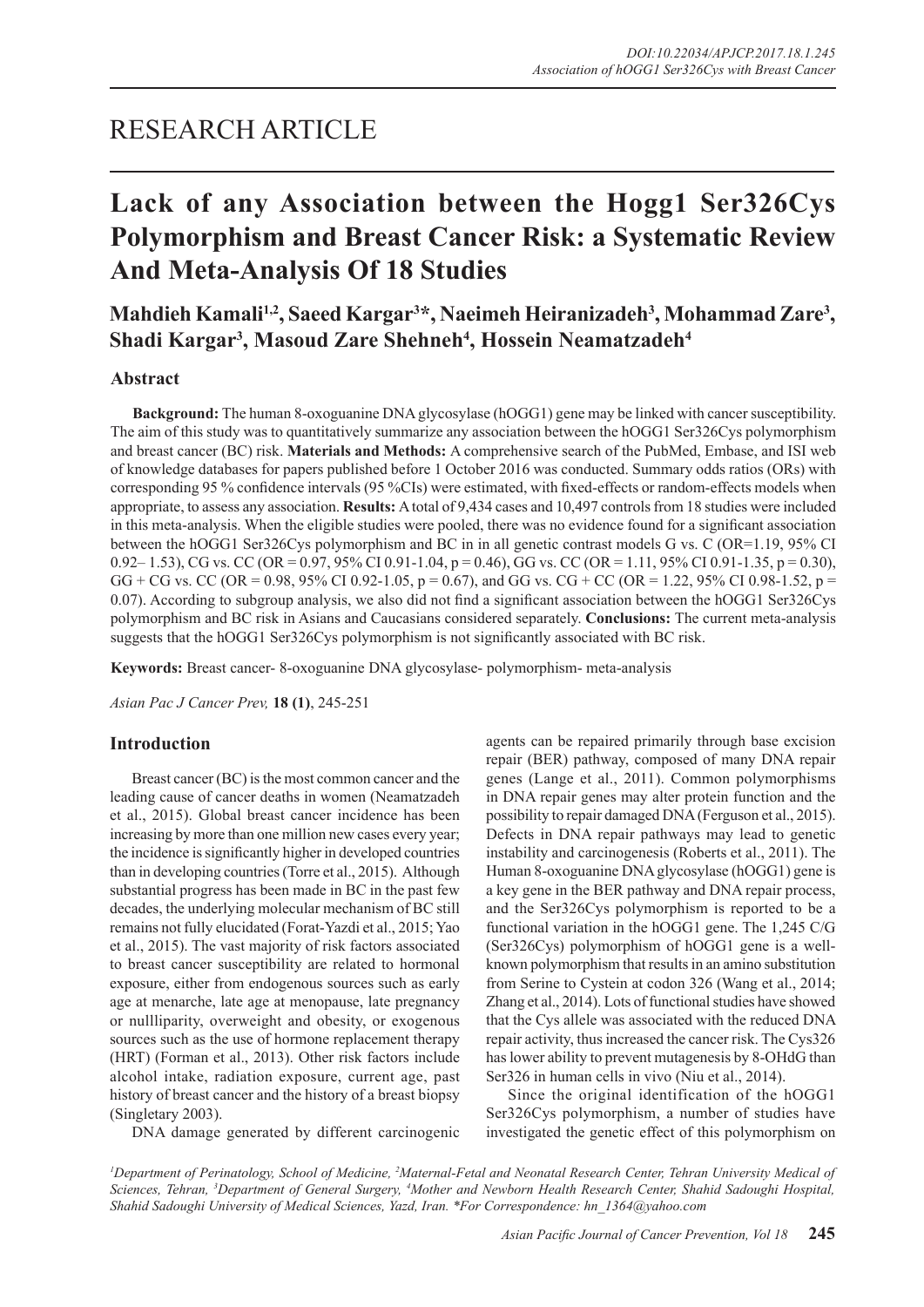### *Mahdieh Kamali et al*

BC susceptibility (Vogel et al., 2003; Rossner et al., 2006 Sangrajrang et al., 2008; Loizidou et al., 2009; Sterpone et al., 2010; Roberts et al., 2011; Kim et al., 2013; Smolarz et al., 2014; Romanowicz et al., 2016). However, the findings are conflicting about the role of the hOGG1 Ser326Cys polymorphism in relation to BC susceptibility. In order to get more accurate results, we performed a meta-analysis. In this study, we intend to explore the possible association between hOGG1 Ser326Cys polymorphism and BC risk. To our knowledge, this is the most comprehensive meta-analysis conducted to date with respect to the association between hOGG1 Ser326Cys polymorphism and BC risk.

## **Materials and methods**

#### *Literature search*

We searched all published papers (before 1 October, 2016) in databases of PubMed, Medline, Embase and Google scholar. The keywords were as follows: ''OGG1'', ''hOGG1'', ''polymorphism'' and ''breast cancer''. Articles not written in English were excluded. Additionally, abstracts and unpublished reports were not included. All of the searched studies were retrieved, and the bibliographies were checked for other relevant publications.

#### *Inclusion and exclusion criteria*

Studies included in the current meta-analysis had to meet all the following criteria: (a) evaluation of the Ser326Cys polymorphism and BC risk, (b) case–control studies, (c) sufficient published data for estimating an odds ratio (OR) with 95 % confidence interval (95 % CI). The exclusion criteria of studies were as follows: (a) not for BC research, (b) only case population, (c) abstract, comment, case reports, letters, and review, (d) duplicate of previous publication and (e) no sufficient data were provided.

#### *Data extraction*

Two investigators extracted the data independently, and the results were reviewed by a third investigator. From each study, the following items were noted: first author, year of publication, country, numbers of cases and controls, frequencies of hOGG1 Ser326Cys polymorphism genotypes, and evidence of the Hardy–Weinberg equilibrium (HWE) in controls. If any disagreement were raised, it would be resolved by discussion and consultation with another researcher. Different ethnic descents were categorized as Caucasians, Asians, and Africans.

#### *Quality assessment*

The quality assessment of those included studies mainly conformed to the confirmation of Hardy–Weinberg equilibrium (HWE) for the genotype distribution of Ser326Cys polymorphism in the controls (Zintzaras et al., 2010). If studies departed from HWE in the controls, they were defined as low quality studies. Conversely, studies with the genotype distribution of Ser326Cys polymorphism in the controls in accordance with HWE  $(P>0.05)$  were defined as high quality studies.

## *Statistical analysis*

The pooled OR and 95 %CI were used to assess the association between hOGG1 Ser326Cys polymorphism and BC risk for each case–control study. The pooled ORs were performed for allele model (G vs. C), homozygote model (GG vs. CC), heterozygote model (CG vs. CC), dominant model  $(GG + CG$  vs.  $CC)$ , and recessive model (GG vs.  $CG + CC$ ). Heterogeneity was evaluated with a chi-square-based Q test among the studies  $(P<0.10$  was considered significant) (Huedo-Medina et al., 2006). When the heterogeneity was present, the random effects model was used to calculate the pooled OR, whereas the fixed affects model was used in its absence (DerSimonian et al., 2007). Sensitivity analysis was performed to assess the stability of the results. The I2 value was used as an index for the heterogeneity test, with values less than 25 % indicating low, 25 to 50 % indicating moderate, and greater than 50 % indicating high heterogeneity. The I2 statistic was used to estimate heterogeneity in the pooled studies (Huedo-Medina et al., 2006). Publication bias was assessed by visual inspection of funnel plots, in which the standard error of log (OR) of each study was plotted against its log (OR). Publication bias was qualitatively assessed by performing Begg's funnel plots, and it was quantitatively evaluated by Egger's test. P <0.05 was considered representative of statistically significant publication bias. In addition, an asymmetric plot indicates a possible publication bias (Song 2002). Subgroup analyses were performed according to sample size, ethnicity, source of control, family history status and genotyping method separately. One-way sensitivity analysis was also used to assess the stability of the results by omitting one of the studies each time. All the statistical analyses were performed by comprehensive meta-analysis (CMA) V2.0 software (Biostat, USA). All tests were two-sided, and the P values of  $\leq 0.05$  were considered statistically significant.

## **Results**

#### *Study characteristic*

In total, 47 studies relevant to the role of hOGG1 Ser326Cys polymorphism on cancer susceptibility were identified through the literature search and selection according to the inclusion criteria. Of these, 13 papers were excluded because of obvious irrelevance by reading the titles and abstracts. Three studies were excluded because of the lack of CC and CG genotype data (Figure. 1). Finally, a total of 18 case-control studies with a total of 9434 cases and 10497 controls were included in the meta-analysis (Vogel et al., 2003; Choi et al., 2003; Huang et al., 2004; Cai et al., 2006; Rossner et al., 2006; Zhang et al., 2006; Romanowicz-Makowska et al., 2008; Sangrajrang et al., 2008; Synowiec et al., 2008; Loizidou et al., 2009; Sterpone et al., 2010; Hsu et al., 2010; Roberts et al., 2011; Xie et al., 2013; Kim et al., 2013; Smolarz et al., 2014; Luo et al., 2014; Romanowicz et al., 2016). The characteristics of included studies were summarized in Table 1. All the eligible studies were written in English. The populations came from different countries, including Denmark, Korea, Japan, Taiwan, China, USA, Poland,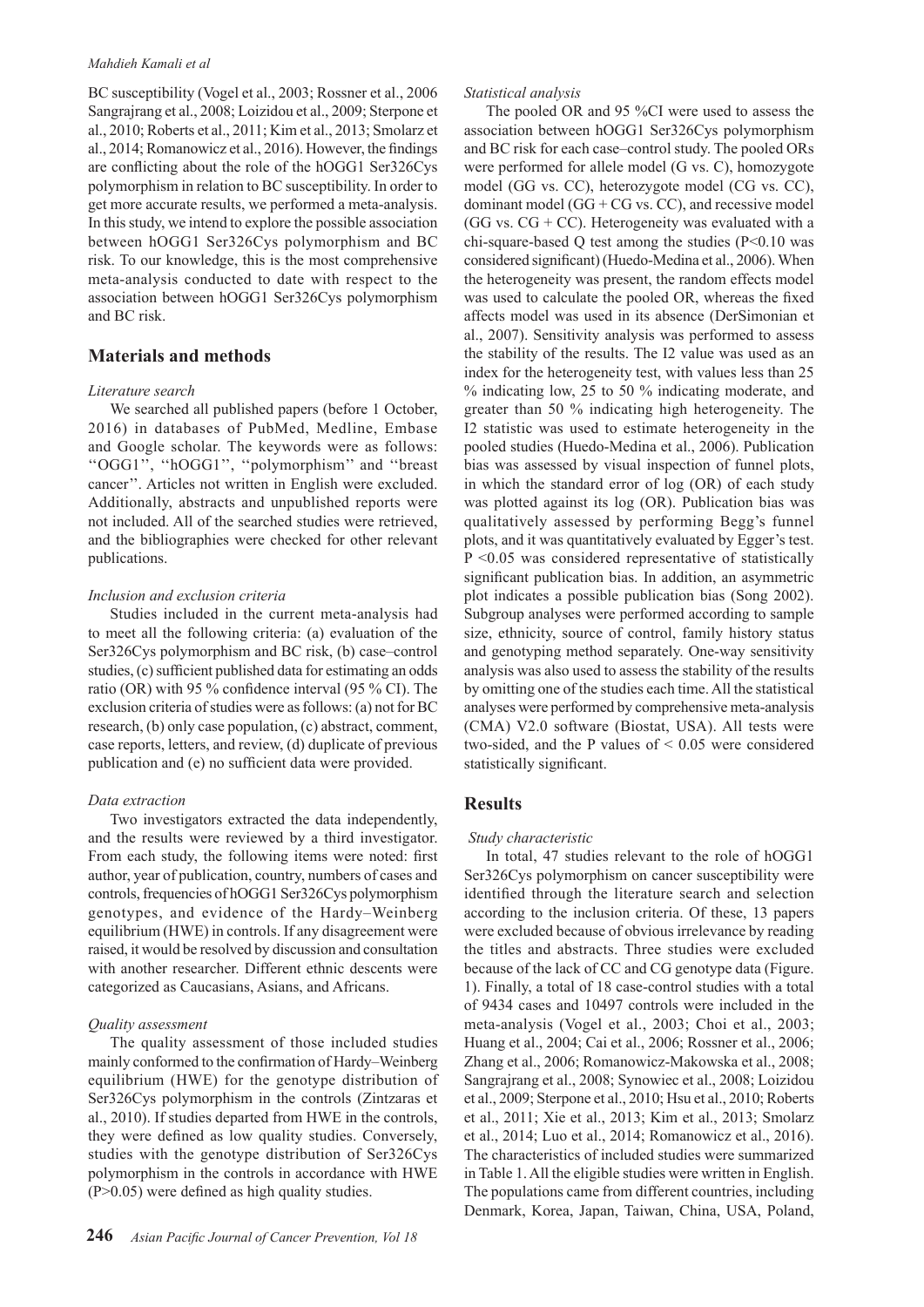

Figure 1. PRISMA Flow Diagram for Inclusion of the Studies Examining the Association of *hOGG1* Polymorphisms with BC Risk

Thailand, Cyprus, and Italy. There were 10 studies of Caucasian descendants (Vogel et al., 2003; Rossner et al., 2006; Zhang et al., 2006; Romanowicz-Makowska et al., 2008; Synowiec et al., 2008; Loizidou et al., 2009; Sterpone et al., 2010; Roberts et al., 2011; Smolarz et al., 2014; Romanowicz et al., 2016) and 8 studies of Asian descendants (Choi et al., 2003; Huang et al., 2004; Cai et al., 2006; Zhang et al., 2006; Sangrajrang et al., 2008; Hsu et al., 2010; Xie et al., 2013; Kim et al., 2013; Luo et al., 2014). In addition, the distribution of genotypes



## *DOI:10.22034/APJCP.2017.18.1.245 Association of hOGG1 Ser326Cys with Breast Cancer*

in the controls was consistent with HWE in all studies, except one study (Romanowicz-Makowska et al., 2008). *Quantitative synthesis*

As shown in Table 2, no significant association between the hOGG1 Ser326Cys and BC risk was observed in any of the genetic models. Overall, no significant associations were found for G vs. C (OR =  $1.07$ ,  $95\%$ CI 0.95-1.20,  $p = 0.24$ ), CG vs. CC (OR = 0.97, 95% CI 0.91-1.04,  $p = 0.46$ , Figure. 2A), GG vs. CC (OR = 1.11, 95% CI 0.91-1.35,  $p = 0.30$ , Figure. 2B), GG + CG vs. CC (OR = 0.98, 95% CI 0.92-1.05,  $p = 0.67$ , Figure. 2C), and GG vs.  $CG + CC$  (OR = 1.22, 95% CI 0.98-1.52, p  $= 0.07$ , Figure. 2D).

### *Subgroup analysis by ethnicity*

Subgroup analyses by ethnicity were primarily performed in the Asian and Caucasian populations. Nine case–control studies involving 3,781 cases and 4,207 controls on the relationship between hOGG1 Ser326Cys and BC risk were carried out among Asians and ten ones with 5,653 cases and 6,290 controls were among Caucasians, respectively. Similarly, no statistically significant association was observed in Asians and Caucasians under all genetic models (Table 2).

## *Heterogeneity analysis and publication bias*

The results for heterogeneity analysis among the included studies were summarized in Table 2. The heterogeneity was assessed between each of the studies using the Q test. The between-study heterogeneity among total studies was significant in dominant and homozygote genetic models ( $I2 = 85\%$ , Ph < 0.001;  $I2 =$ 70%, Ph < 0.001, respectively) (Table 2). No significant



Figure 2. OR with 95 %CI for the Association of *hOGG1* Ser326Cys Polymorphism with BC. A: GG vs. CC, B: CG vs. CC, C: GG + CG vs. CC, D: GG vs. CG + CC.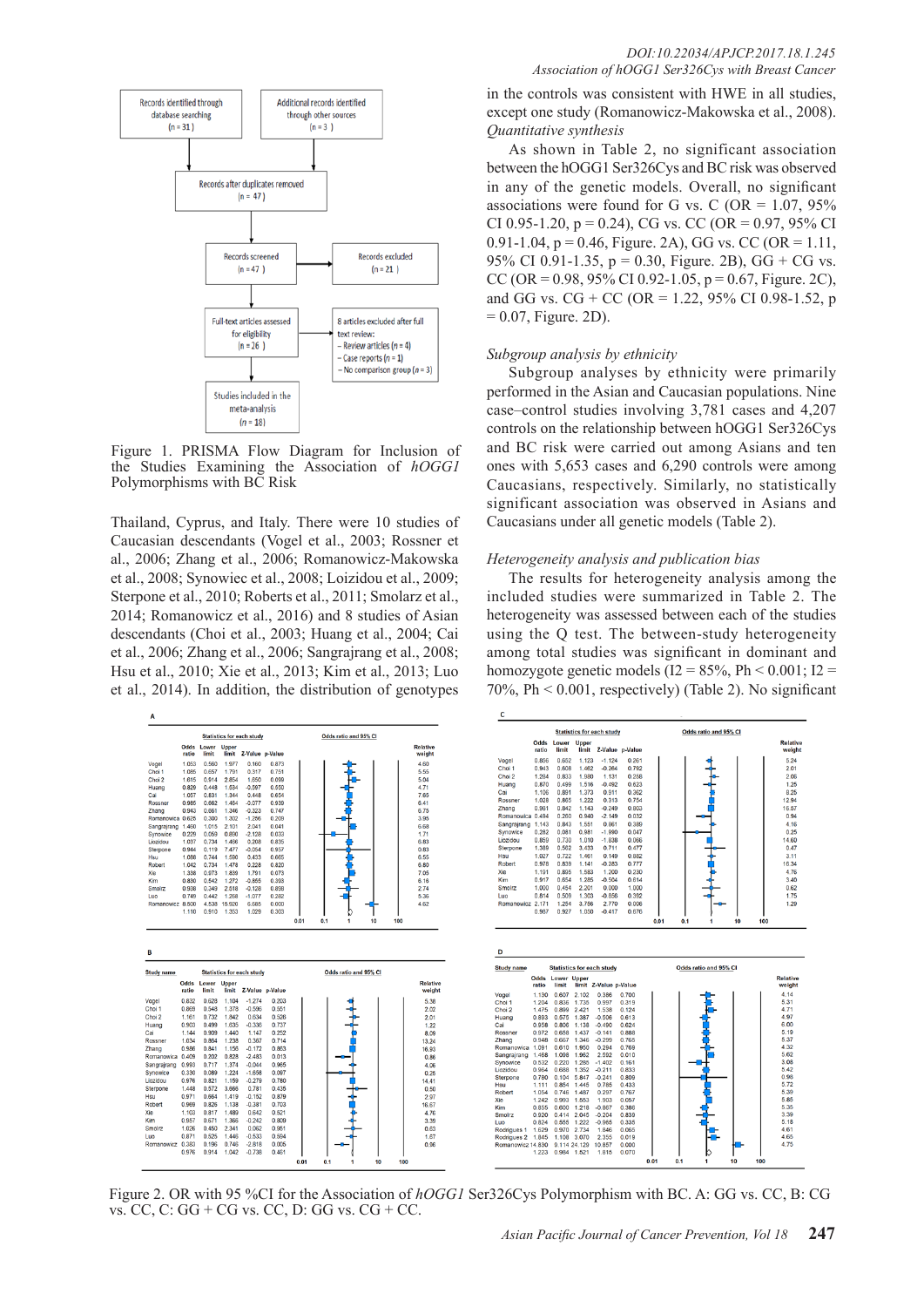|                                       |                 |                  |              |                    |                            | AR                          |                 |                  |   |                                                                    |                           | non-AR        |            | HWE      |
|---------------------------------------|-----------------|------------------|--------------|--------------------|----------------------------|-----------------------------|-----------------|------------------|---|--------------------------------------------------------------------|---------------------------|---------------|------------|----------|
| First author                          | Country         | <b>Ethnicity</b> | Case/Control |                    | Genotype                   |                             | Allele          |                  |   | Genotype                                                           |                           | <b>Allele</b> |            |          |
|                                       |                 |                  |              | S                  | SG                         | œ                           | C               | ♤                | S | $\Omega$                                                           | 8                         | C             | $\bigcirc$ |          |
| Vogel 2003                            | Denmark         | Caucasian        | 425/434      | 256                | 147                        | 22                          | 659             | $\overline{161}$ |   | 691                                                                |                           | 659           | 509        | 0.17     |
| Choi 2003                             | Korea           | Asian            | 265/284      | 48                 | 132                        | $\mathcal{S}8$              | 228             | 302              |   | 55                                                                 |                           |               |            |          |
| Choi 2003                             | Iapan           | Asian            | 201/184      | 57                 | $\mathcal{S}$              | 6 <sup>4</sup>              | 209             | 193              |   | 68                                                                 |                           |               |            |          |
| Huang 2004                            | Taiwan          | Asian            | 36/232       | 25                 | $\boldsymbol{\mathcal{E}}$ | $48$                        | $\Xi$           | 159              |   | 901                                                                |                           |               |            |          |
| Cai 2006                              | China           | Asian            | 102/1167     | 981                | 534                        | 382                         | 906             | 1298             |   |                                                                    |                           |               |            |          |
| Rossner 2006                          | VSS             | Caucasian        | 1041/1093    | 615                | 375                        | $\overline{51}$             | 1605            | 477              |   | $5327$<br>385                                                      |                           |               |            |          |
| Zhang 2006                            | VSS             | Caucasian        | 1571/1244    | <b>967</b>         | 532                        | 72                          | 2466            | 919              |   |                                                                    |                           |               |            |          |
| Romanowica 2008                       | Poland          | Caucasian        | 901/001      | 32                 | 34                         | 34                          | 86              | 102              |   |                                                                    |                           |               |            |          |
| Sangrajrang 2008                      | <b>Thailand</b> | Asian            | 506/424      | 112                | 232                        | 162                         | 456             | 955              |   | $rac{52}{23}$                                                      | $20833826832212423338253$ |               |            |          |
| Synowiec 2008                         | Poland          | Caucasian        | 41/48        | $\overline{\circ}$ | $\overline{6}$             | 12                          | $\mathfrak{g}9$ | 43               |   |                                                                    |                           |               |            |          |
| Loizidou 2009                         | SnudA           | Caucasian        | 1108/1174    | 615                | 422                        | $\overline{a}$              | 1652            | 564              |   |                                                                    |                           |               |            |          |
| Sterpone 2009                         | Italy           | Caucasian        | 43/34        | $\overline{8}$     | 23                         | $\overline{c}$              | 65              | 27               |   | $\frac{425}{15}$ $\frac{236}{15}$ $\frac{836}{15}$ $\frac{83}{15}$ |                           |               |            |          |
| Hsu 2009                              | China           | Asian            | 401/533      | $64$               | 165                        | 172                         | 293             | 60S              |   |                                                                    |                           |               |            |          |
| Roberts 2011                          | VSS             | $\text{Cauchon}$ | 1054/1887    | 634                | 366                        | 54                          | 1634            | 474              |   |                                                                    |                           |               |            |          |
| Xie 2012                              | China           | Asian            | 630/777      | 96                 | 310                        | 224                         | 502             | 758              |   |                                                                    |                           |               |            |          |
| Kim 2013                              | Korea           | Asian            | 196/361      | $6\overline{6}$    | $\overline{181}$           | 73                          | 365             | 327              |   |                                                                    |                           |               |            |          |
| Smolarz 2013                          | Poland          | Caucasian        | 70/70        | 5                  | 39                         | 5                           | $\overline{L}$  | 69               |   |                                                                    |                           |               |            | $0.47\,$ |
| $\frac{[L_{10} 2014]}{[L_{10} 2014]}$ | China           | Asian            | 194/245      | 42                 | $^{22}$                    | $\mathcal{S}^{\mathcal{S}}$ | 171             | 217              |   |                                                                    |                           |               |            | 0.15     |
| Romanowicz 2016                       | Poland          | Caucasian        | 200/200      | 23                 | 24                         | 153                         | $\approx$       | 330              |   | 120                                                                | $36\,$                    | $208\,$       | $192\,$    | $0.004$  |

Table 1. General Characteristics of Studies Included in the Meta-Analysis Table 1. General Characteristics of Studies Included in the Meta-Analysis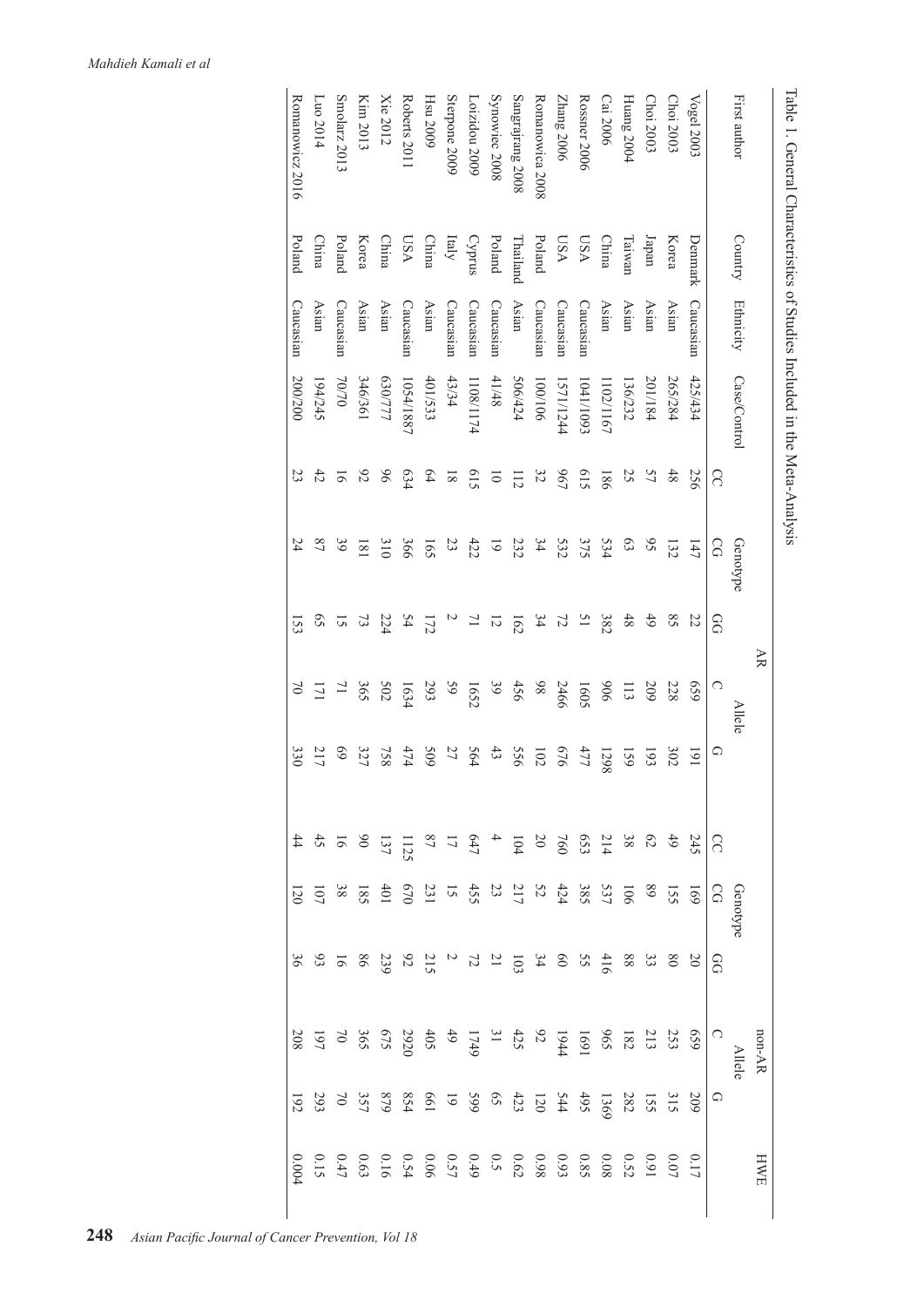*DOI:10.22034/APJCP.2017.18.1.245 Association of hOGG1 Ser326Cys with Breast Cancer*

|           | Genetic model      | Type of model |                | Heterogeneity             |           | Odds ratio    |                             |
|-----------|--------------------|---------------|----------------|---------------------------|-----------|---------------|-----------------------------|
|           |                    |               | $I^2(%)$       | $\mathbf{P}_{\mathrm{H}}$ | <b>OR</b> | 95% CI        | $P_{\underline{\text{OR}}}$ |
| Overall   |                    |               |                |                           |           |               |                             |
|           | G vs. C            | Random        | 84             | < 0.001                   | 1.07      | $0.95 - 1.20$ | 0.24                        |
|           | CG vs. CC          | Fixed         | 17             | 0.23                      | 0.97      | $0.91 - 1.04$ | 0.46                        |
|           | GG vs. CC          | Random        | 70             | < 0.001                   | 1.11      | $0.91 - 1.35$ | 0.3                         |
|           | $GG + CG$ vs. $CC$ | Fixed         | 33             | 0.07                      | 0.98      | $0.92 - 1.05$ | 0.67                        |
|           | $GG$ vs. $CG + CC$ | Random        | 85             | < 0.001                   | 1.22      | 0.98-1.52     | 0.07                        |
| Ethnicity |                    |               |                |                           |           |               |                             |
| Caucasian |                    |               |                |                           |           |               |                             |
|           | G vs. C            | Random        | 91             | < 0.001                   | $1.1\,$   | $0.87 - 1.38$ | 0.41                        |
|           | CG vs. CC          | Random        | 54             | 0.02                      | 0.87      | $0.73 - 1.03$ | 0.12                        |
|           | GG vs. CC          | Random        | 83             | < 0.001                   | 1.11      | $0.68 - 1.83$ | 0.65                        |
|           | $GG + CG$ vs. $CC$ | Random        | 55             | 0.01                      | 0.95      | $0.83 - 1.09$ | 0.51                        |
|           | $GG$ vs. $CG + CC$ | Random        | 92             | < 0.001                   | 1.29      | $0.67 - 2.49$ | 0.43                        |
| Asian     |                    |               |                |                           |           |               |                             |
|           | G vs. C            | Fixed         | 32             | 0.15                      | 1.04      | $0.98 - 1.11$ | 0.13                        |
|           | CG vs. CC          | Fixed         | $\overline{0}$ | 0.96                      | 1.01      | $0.92 - 1.11$ | 0.75                        |
|           | GG vs. CC          | Fixed         | 17             | 0.28                      | 1.09      | $0.96 - 1.23$ | 0.15                        |
|           | $GG + CG$ vs. $CC$ | Fixed         | $\mathbf{0}$   | 0.81                      | 1.03      | $0.94 - 1.13$ | 0.47                        |
|           | $GG$ vs. $CG + CC$ | Fixed         | 37             | 0.11                      | 1.07      | $0.97 - 1.17$ | 0.13                        |

Table 2. Meta-Analysis of the Association of *hOGG1* Ser326Cys Polymorphism with BC



Figure 3. Begg's Funnel Plot with Pseudo 95% Confidence Limits of Publication Bias Test for hOGG1 Ser326Cys Polymorphism. C:  $GG + CG$  vs.  $CC$ , D:  $GG$  vs.  $CG + CC$ 

heterogeneity was found in studies among Asians but not Caucasians, indicating that the publications in Caucasians were probably the main source of heterogeneity in the current meta-analysis.

## *Sensitivity analyses and publication bias*

Sensitivity analysis was performed to assess the influence of each individual study on the pooled OR by sequential removal of individual studies. The results suggested that no individual study significantly affected the overall OR dominantly.

## *Publication bias*

In this meta-analysis, we performed funnel plot and Egger's test to access the publication bias. Funnel plot's shape of all contrasts failed to indicate obvious evidence of asymmetry, and all the P values of egger's tests were more than 0.1 providing statistical evidence of funnel plot's symmetry (Figure. 3). Therefore, the results

revealed that publication bias was not significant in this meta-analysis.

## **Discussion**

The presence of 8-oxodG residues, one of the most abundant oxidative products of cellular DNA, leads to GC/ TA transversions since it preferentially pairs with adenine instead of cytosine during DNA replication. An increase in 8-oxodG in DNA can contribute to the incidence of different cancer risk (Agnez-Lima et al., 2012).

In this study, we analyzed the data from 18 available case – control studies. The results are conflicting about the role of the hOGG1 Ser326Cys polymorphism in relation to BC susceptibility. Thus far, the association remains not fully understood because of inconsistent results across independent studies. Eight studies found an increased risk for BC associated with the 326Cys allele (Huang et al., 2004; Rossner et al., 2006; Sangrajrang et al., 2008;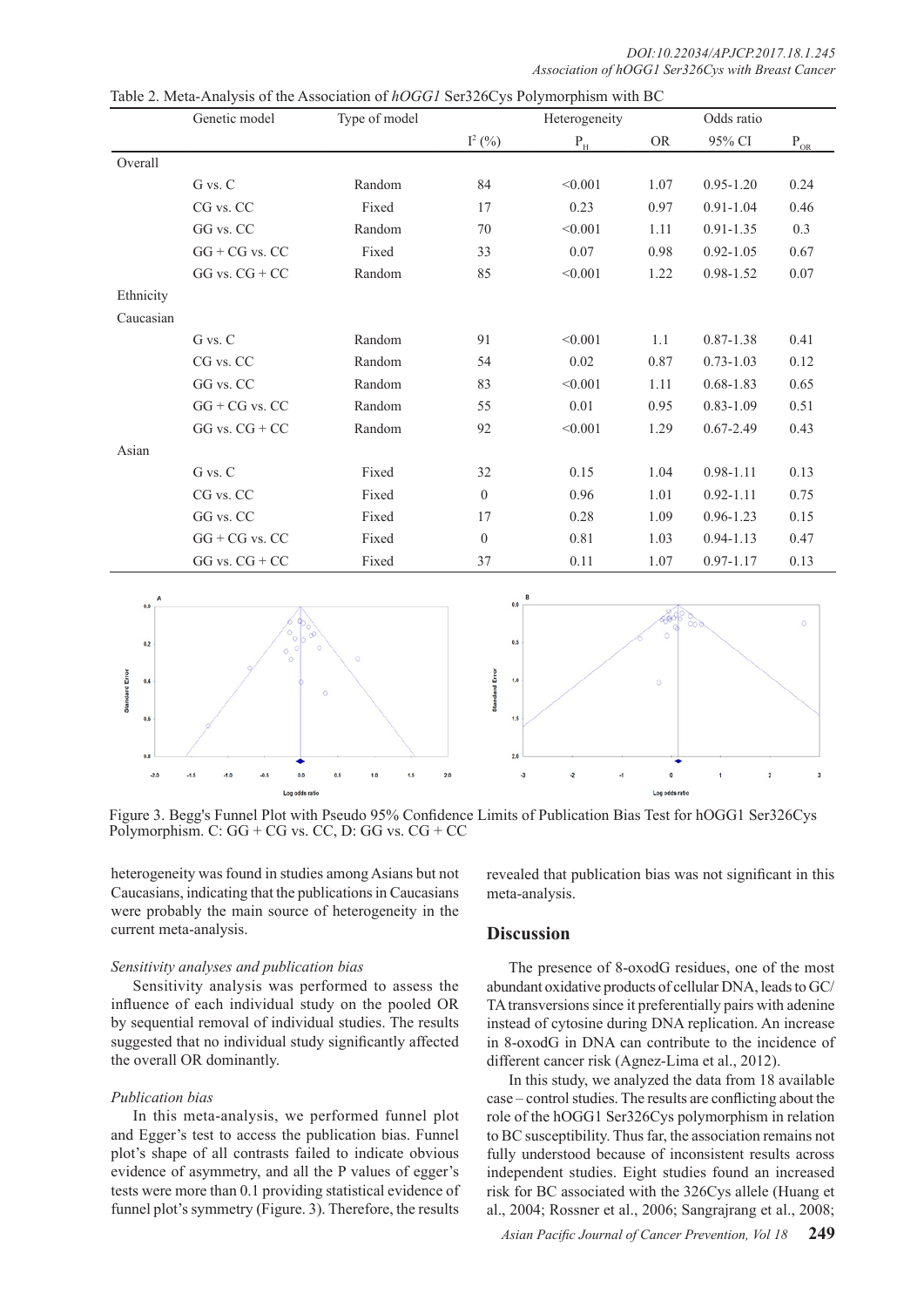### *Mahdieh Kamali et al*

Synowiec et al., 2008; Hsu et al., 2010; Xie et al., 2013; Romanowicz et al., 2016) and the other ten did not detect the association between Ser326Cys polymorphism and BC (Vogel et al., 2003; Choi et al., 2003; Cai et al., 2006; Zhang et al., 2006; Romanowicz-Makowska et al., 2008; Loizidou et al., 2009; Sterpone et al., 2010; Roberts et al., 2011; Kim et al., 2013; Smolarz et al., 2014; Luo et al., 2014). The conflicting findings among different case–control studies might be attributed to different sample size, source of controls, genotyping method and matching criteria of subjects, and so on. In addition, the potential gene – gene and gene – environment interactions may also play vital roles in the pathogenesis of BC. Single study especially the one with relatively sample size may have not enough statistical power to identify a genetic association. Meta-analysis has the capability of combining quantitatively and evaluating synthetically in terms of the studies with the same objective and multiple independent results so as to improve the inspection efficiency. By means of the meta-analysis, this paper reviewed the case–control studies from home and abroad related to the association of the hOGG1 gene Ser326Cys polymorphism and BC, which provided evidence for BC risk assessment comprehensively upon hOGG1 Ser326Cys polymorphism and BC risk.

When all the eligible studies were pooled into analysis, it failed to uncover any evidence that there was an association between the Ser326Cys polymorphism and BC susceptibility overall. No statistical evidence was found in a dominant model, either in a recessive model, an additive model or a homozygote model. Moreover, the association of the Ser326Cys polymorphism and BC could not be found in Asians or Caucasians. Some meta-analyses were performed to solve the association between Ser326Cys polymorphism and BC risk. Yuan et al., in a meta-analysis reported that the hOGG1 Ser326Cys polymorphism is not associated with BC risk and Gu et al., concluded that the OGG1 Ser326Cys polymorphism might not be a potential candidate risk factor for the development of BC (Gu et al., 2010; Yuan et al., 2010). In the stratified analysis by ethnicity, source of controls, and menopausal status, Gu et al., not observed significant association still in all genetic models (Gu et al., 2010). However, Yuan et al. suggested that the hOGG1 Ser326Cys allele plays a significant protective effect to breast cancer in European women (Yuan et al., 2010).

Our results are consistent with the study performed by Wang et al., (2011) Ni et al., (2012) Guo et al., (2012) and Zhong et al., (2012) which got a negative result between the polymorphisms in hOGG1 Ser326Cys and gastric cancer, colorectal cancer and bladder cancer risk, respectively. However, Wang et al., (2014) Zhang et al., (2013) and Zhu et al., (2012) reported that the hOGG1 Ser326Cys genotype under the recessive model confers protection for digestive system cancer, esophageal squamous cell carcinoma and prostate cancer, respectively. These findings indicate that the hOGG1 Ser326Cys polymorphism exerts different effect on various types of cancers. So, it is necessary to get a better understanding of hOGG1 Ser326Cys polymorphism on BC susceptibility, especially when inclusive and controversial findings still

exist.

There were several limitations in our meta-analysis. First, in this meta-analysis, the included 18 studies regarded only Caucasians and Asians, but not other races. Data about other ethnicities, for example, African, should be noticed in the future. Second, because we could not obtain sufficient data from the present publications, in this study, subgroup analyses regarding age, lifestyle, and other factors have not been expressed. Finally, gene – environment interactions were not addressed in our meta-analysis. In addition, it was reported that the combination of hOGG1 Ser326Cys polymorphism with other BER genes such as XRCC1 and APEX1 was significantly related to an elevated risk of BC (Sangrajrang et al., 2008; Peng et al., 2014). In addition, several genes including BRCA1, BRAC2, and P53 were identified to significantly mutate in BC patients (Vaclová et al., 2012). Thus, the possible gene – gene and gene – environment interactions may play central roles in the BC pathogenesis and need further confirmation in future studies.

In conclusion, this meta-analysis found that the hOGG1 Ser326Cys polymorphism was not associated with significantly increased risk of BC. However, further studies are warranted to validate the association between the hOGG1 Ser326Cys polymorphism and BC risk with larger sample size and more detailed data.

# **References**

- Agnez-Lima L, Melo J, Silva A, et al (2012). DNA damage by singlet oxygen and cellular protective mechanisms. *Mutat Res*, **751**, 15-28.
- Cai Q, Shu XO, Wen W, et al (2006). Functional Ser326Cys polymorphism in the hOGG1 gene is not associated with breast cancer risk. *Cancer Epidemiol Biomarkers Prev*, **15**, 403–4.
- Choi JY, Hamajima N, Tajima K, et al (2003). hOGG1 Ser326Cys polymorphism and breast cancer risk among Asian women. *Breast Cancer Res Treat*, **79**, 59–62.
- DerSimonian R, Kacker R (2007). Random-effects model for meta-analysis of clinical trials, An update. *Contemp Clin Trials*, **28**, 105-14.
- Ferguson L, Chen H, Collins A, et al (2015). Genomic instability in human cancer, Molecular insights and opportunities for therapeutic attack and prevention through diet and nutrition. *Semin Cancer Biol*, **35**, 5-24.
- Forat-Yazdi M, Neamatzadeh H, Sheikhha M, et al (2015). BRCA1 and BRCA2 common mutations in iranian breast cancer patients, a meta-analysis. *Asian Pac J Cancer Prev*, **16**, 1219-24.
- Forman M, Mangini L, Thelus-Jean R, et al (2013). Life-course origins of the ages at menarche and menopause. *AHMT*, **4**,  $1 - 21$ .
- Gu D, Wang M, Zhang Z, et al (2010). Lack of association between the hOGG1 Ser326Cys polymorphism and breast cancer risk, evidence from 11 case–control studies. B*reast Cancer Res Treat*, **122**, 527-31.
- Guo C, Han F, Wang H, et al (2012). Meta-analysis of the association between hOGG1 Ser326Cys polymorphism and risk of colorectal cancer based on case–control studies. *J Cancer Res Clin Oncol*, **138**, 1443-48.
- Hsu MS, Yu JC, Wang HW, et al (2010). Synergistic effects of polymorphisms in DNA repair genes and endogenous estrogen exposure on female breast cancer risk. *Ann Surg*